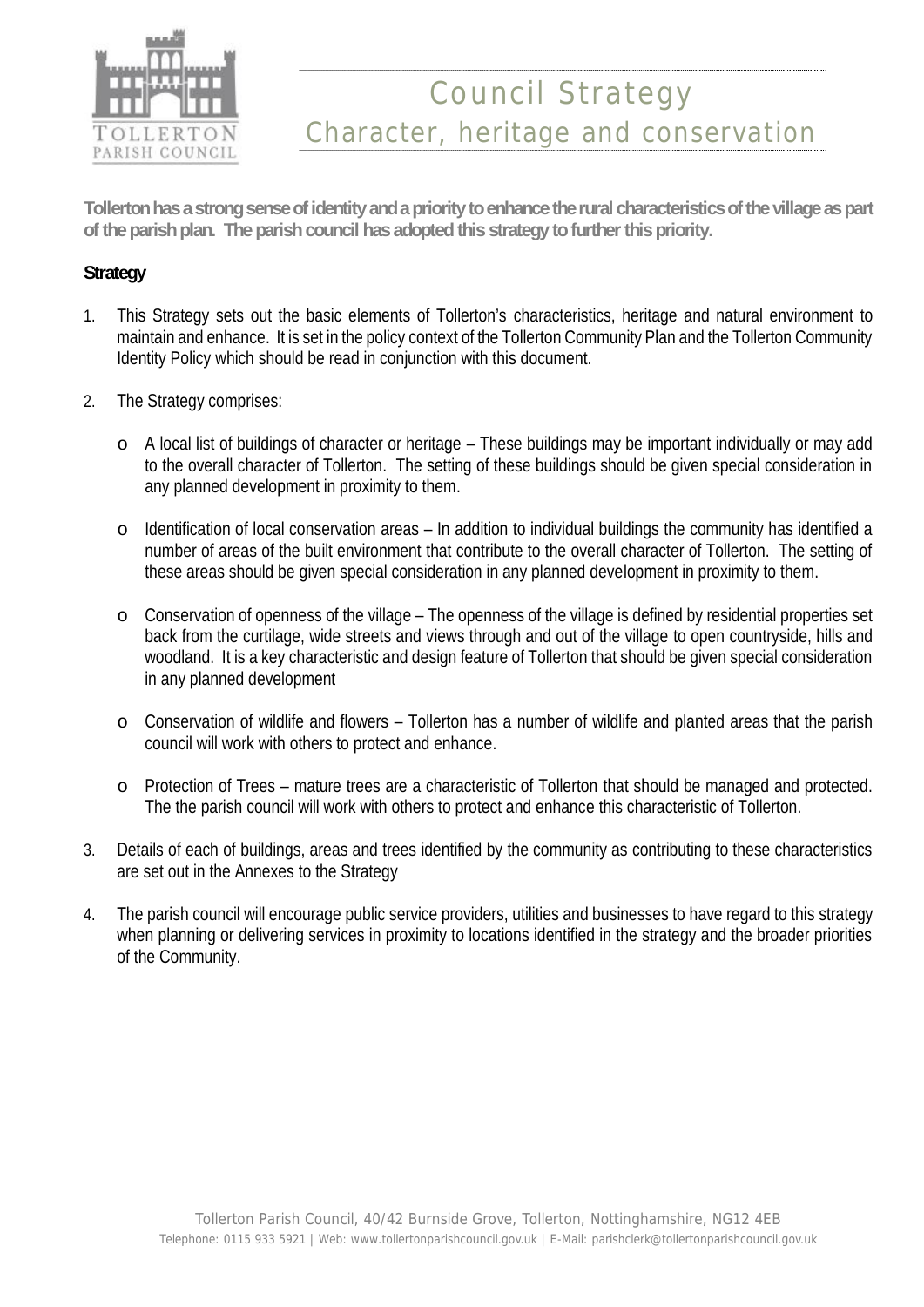# **Schedule A** Local List

The Parish Council recognises the following buildings or structures:

Old Tollerton

- Tollerton Hall
- St Peter's Church
- St Peter's Church Wall
- St Peter's Church Centre (Rectory Rooms Barn)
- The Old Rectory
- Lodges: North, South, West
- North End Cottages
- Farms: Chestnut, Manor, Hall, Russell
- Bassingfield House
- The Forge
- The Cattery
- War Memorial

New Tollerton

- The Charde
- Village Pub
- Xx Tollerton Lane
- Eco Houses (Oak Tree Court)

**Other** 

- Pillboxes
- Raised Pillbox

## **Schedule B** – Local Conservation Areas

The Parish Council recognises the following built environment area:

Old Tollerton

Comprising Tollerton Lane from the edge of the new village to the village boundary signs adjacent to North End Cottage and Cotgrave Lane from the junction with Tollerton Lane extending to the lake access road adjacent to the Polsner Brook

## **Schedule C** – Openness of the village

The Parish Council recognises the following area:

- Melton Road with views South and East across open fields, mature trees and hedges to the railway line, Plumtree, Plumtree Church (lit at night), Keyworth and Keyworth hills
- Lenton, Bentinck and Stansted Avenues with views along the avenues to open fields, mature trees and hedges towards the railway line
- Village Centre with views South across open fields, mature trees and hedges to the railway line, Plumtree Church (lit at night) and Keyworth hills
- Village Centre & Burnside Grove with views East across open fields, mature trees and hedges to Hoe Hill and woodland,
- Village Centre with views South across open fields, mature trees and hedges to the railway line, Plumtree Church (lit at night), and Keyworth hills
- Burnside Grove views to the village centre from Lothian Circus and junction with Stella
- Tollerton Lane with views East across open fields, mature trees and hedges to Hoe Hill and woodland,
- Tollerton Lane with views North West over open fields and city night sky
- Cotgrave Lane with views North across open field, South with views across pasture land to Tollerton Hall
- Cotgrave Road with views East across open fields, mature trees and hedges to Hoe Hill and woodland,